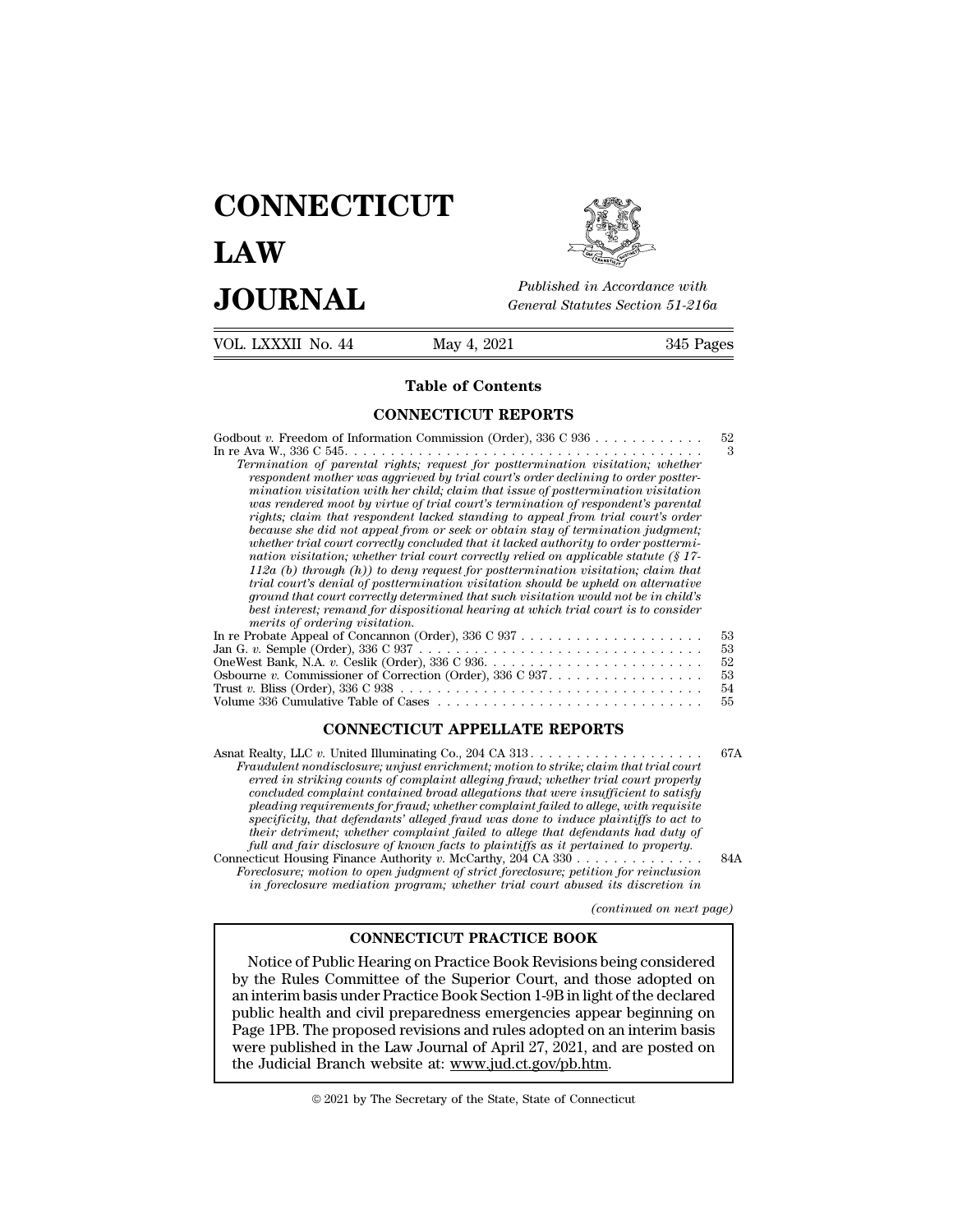*denying defendant's motion to open and vacate judgment of strict foreclosure or*<br>*denying defendant's motion to open and vacate judgment of strict foreclosure or*<br>*extend law day; whether trial court abused its discretion extend of the convention in convention in to open and vacate judgment of strict foreclosure or*<br>*denying defendant's motion to open and vacate judgment of strict foreclosure or*<br>*petition for reinclusion in foreclosure me period of reincential connection for reinclusion for reinclusion in dependant's motion to open and vacate judgment of striested law day; whether trial court abused its discretion in dengthe profiling to the continuo progr* Page ii **v.** CONNECTICUT LAW JOURNAL May 4, 2021<br>
denying defendant's motion to open and vacate judgment of strict foreclosure or<br>
extend law day; whether trial court abused its discretion in denying defendant's<br>
petition *denying defendant's motion to open and vacate judgment of strict foreclosure or*<br>extend law day; whether trial court abused its discretion in denying defendant's<br>petition for reinclusion in foreclosure mediation program.<br> denying defendant's motion to open and vacate judgment of strict foreclosure or<br>extend law day; whether trial court abused its discretion in denying defendant's<br>petition for reinclusion in foreclosure mediation program.<br>Co denying defendant's motion to open and vacate judgment of strict foreclosure or<br>extend law day; whether trial court abused its discretion in denying defendant's<br>petition for reinclusion in foreclosure mediation program.<br>Co *Dissolution of marriage; domestic relations order; claim that trial court improperly modified property distribution set forth in dissolution for reinching periaming periaming periaming periaming periaming periaming periaming periaming ty requiring the solution of marriage, motion to open, fraud, whether t plaintiff to assign portion of joint survivor annuity to third party; claim that trial courting to the constituted impermissible modification of marriage; notion to open, fraud; whether trial court abused its discretion in denying defendant's motion to open judgment.*<br>
Icon in denying defendant's motion to *judgment because it required plaintiff to share in cost of joint survivor annuity election; claim to the minimal court improperly determined that trial court improperly solution of marriage; domestic relations order; claim that trial court improperly modified property distribution set forth in dissolut* 120*4*<br>*emailion of marriage; domestic relations order; claim that trial court improperly<br>asolution of marriage; domestic relations order; claim that trial court improperly<br>plaintiff to assign portion of joint survivor ann fully and the marriage; domestic relations order; claim that trial court improperty*<br>prodified property distribution set forth in dissolution judgment by requiring<br>plaintiff to assign portion of joint survivor annuity to *trial property distribution set forth in dissolution judgment by requiring plaintiff to assign portion of joint survivor annuity to third party; claim that trial court's postjudgment order constituted impermissible modifi* planntyf to assign portion of joint survivor annuity to third p<br>court's postjudgment order constituted impermissible modify<br>indigment because it required plaintiff to share in cost of joi<br>election; claim that trial court i court's postplagment order constituted impermissiole modification of also<br>altrichard because it required plaintiff to share in cost of joint survivor annuity<br>election; claim that trial court improperly ordered that both pa Fully ment because the required paintiff to share in cost of form survivor annuity<br>election; claim that trial court improperly ordered that both parties would share<br>equally in any future reductions in defendant's pension b *Breach of contractions in defendant's pension benefit was right of the fendant's pension benefit whether issue of future reductions in defendant's pension benefit was ripe for adjudication; whether trial court improperly on its special defendant's persion of the fendant's persion of the trial court improperly modified dissolution judgment by adopting formula that* trial court improperly modified dissolution judgment by adopting formula th *mure reductions in defendant s pension denefit was ripe for daryated tion, whether*<br> *could result in reduction of plaintiff's pension benefit.*<br> *mbia v.* Geico General Ins. Co. (Memorandum Decision), 204 CA 901<br> *mbia v* Fractional results in reduction of plaintiff's persion benefit.<br>
DeGumbia v. Geico General Ins. Co. (Memorandum Decision), 204 CA 901<br>
DeGumbia v. Geico General Ins. Co. (Memorandum Decision), 204 CA 901<br>
Eichler v. Health *Defamation; Geico General Ins. Co. (Memorandum Decision), 204 CA 901*<br> *Defamation D. Geico General Ins. Co. (Memorandum Decision), 204 CA 901*<br> *Defanation is special defense of waiver in breach of contract action; ado dence supporting defendants' motions for summary judgment was improperly authenticated and, therefore, insufficient; claim that fair report privilege was inappearant of contract; whether trial court property rendered judgment for defendant* on its special defense of waiver in breach of contract action; adoption of trial court's memorandum of decision as proper statement of *maxim or als special agense of warver in oreach of contract action; adoption of trial courts*<br>memorandum of decision as proper statement of facts, issues and applicable law.<br> $\alpha$ . 21st Century Media Newspaper, LLC, 204 CA *fair abridgment of decision as proper statement of Jacts, issues and applicable law.*<br>  $f_2$  and  $f_3$  and  $f_4$  and  $f_5$  and  $f_6$  and  $f_7$  are  $f_7$  and  $f_8$  are  $f_7$  and  $f_8$  are  $f_9$  and  $f_9$  and  $f_9$  and  $f_9$ *famation*; motion for summary judgment; fair report privilege; claim that evidence supporting defendants' motions for summary independent was improperly dence supporting defendants' motions for summary judgment was improp *on merits; motion for summary judgment; fair report privilege; claim that evidence supporting defendants' motions for summary judgment was improperly and therefore, insufficient; claim that fair report privilege was inapp Connecticuted and, therefore, insufficient; claim that fair report privilege was<br>inapplicable because defendants failed to demonstrate actual reliance on govern-<br>ment document; claim that newspaper articles were not accur* maturenticated and, therefore, insufficient; claim that fair report privilege was<br>inapplicable because defendants failed to demonstrate actual relaince on govern-<br>ment document; claim that newspaper articles were not accur *Foreclosure is and mean transportants and community and the mean document; claim that newspaper articles were not accurate and complete or fair abridgments of government document or proceeding; claim that defendants faile* ment aocument; ciaim inat newspaper articles were not accurate and complete or<br>fair abridgments of government document or proceeding; claim that defendants<br>failed to submit evidence to rebut chaims of malice, entitling pla *to reargue and reconsidering to reargue and reconsidering trial to submit evidence to rebut claims of malice, entitling plaintiff to trial on merits; claim that fair report privilege was inconsistent with rights under Con judgment.*<br>Lance W. v. Commissioner of Correction, 204 CA 346 . . . Lance W. *v.* Commissioner of Correction, 204 CA 346 . . . . . . . . . . . . . . . . . . . . . 100A *Murder; arson in first with the meetical evidence; are the indicate are alsak, N.A. v. Pouchase are the foreclosure; motion to reargue and reconsider; whether trial court erred in denying defendants' motion to reargue and child; whether motion for summary judgment as to liability; motion to reargue and reconsider; whether trial court erred in denying defendants' motion to reargue and reconsider; whether trial court's denial of their motion habeas appellate counsel in the method in the marge actual incred in denying defendants' motion*<br>to reargue and reconsider; whether trial court erred in denying defendants' motion<br>to reargue and reconsider trial court's d *ineffective assistance; claim that petitioner is actually innocent of crimes of which he was convicted due to unreliability of scientific evidence at his criminal trial; claim that petitioner of Correction, 204 CA 346*<br>*child; v. Commissioner of Correction, 204 CA 346*<br>*child; whether habeas court erred in concluding that decision by petitioner's first<br>habeas appellate counsel not to purs (ce<sub>i</sub>* risk of injury to<br>by petitioner's first<br>in did not constitute<br>to forimes of which<br>this criminal trial;<br>neffective assistance<br>(continued on next page) s court erred in concluding that decision by petitioner<br>msel not to pursue actual innocence claim did not cone;<br>claim that petitioner is actually innocent of crimes op<br>to to unreliability of scientific evidence at his crim he was convicted due to unreliability of scientific evidence at his criminal trial;<br>claim that petitioner's first habeas appellate counsel rendered ineffective assistance<br>(continued on next<br>CONNECTICUT LAW JOURNAL<br>(ISSN 87 Published by the State of Connecticut in accordance with the provisions of General Statutes § 51-216a. CONNECTICUT LAW JOURNAL<br>
(ISSN 87500973)<br>
inecticut in accordance with the provisions of Gener<br>
Commission on Official Legal Publications<br>
Office of Production and Distribution<br>
office of Production and Distribution

**NNECTICUT LAW JOURNAL**<br>
(ISSN 87500973)<br>
cticut in accordance with the provisions of Gener<br>
mmission on Official Legal Publications<br>
Office of Production and Distribution<br>
centra Avenue, Enfield, Connecticut 06082-4453<br>
b CONNECTICUT LAW JOURNAL<br>
(ISSN 87500973)<br>
of Connecticut in accordance with the provisions of General Statu<br>
Commission on Official Legal Publications<br>
Office of Production and Distribution<br>
111 Phoenix Avenue, Enfield, Co  $\begin{array}{l} \hbox{(ISSN 87500973)}\\ \hbox{eccicut in accordance with the provisions of Gener\\ \hbox{ommission on Official Legal Publications} \\ \hbox{Office of Production and Distribution} \\ \hbox{oenix Avenue, Enfield, Connecticut 06082-4453} \\ \hbox{Tel. (860) 741-3027, FAX (860) 745-2178} \\ \hbox{www.jud.ct.gov} \end{array}$ reordance with the provision<br>on Official Legal Publication<br>roduction and Distribution<br>e, Enfield, Connecticut 06<br>11-3027, FAX (860) 745-21'<br>www.jud.ct.gov<br>zENWAY, *Publications Dire* Rommission on Official Legal Publications<br>
Office of Production and Distribution<br>
Phoenix Avenue, Enfield, Connecticut 06082-4453<br>
Tel. (860) 741-3027, FAX (860) 745-2178<br>
www.jud.ct.gov<br>
RICHARD J. HEMENWAY, *Publications* Office of Production and Distribution<br>
111 Phoenix Avenue, Enfield, Connecticut 06082-4453<br>
Tel. (860) 741-3027, FAX (860) 745-2178<br>
www.jud.ct.gov<br>
RICHARD J. HEMENWAY, *Publications Director*<br> *Published Weekly – Availab* Phoenix Avenue, Enfield, Connecticut 06082-4453<br>
Tel. (860) 741-3027, FAX (860) 745-2178<br>
www.jud.ct.gov<br>
RICHARD J. HEMENWAY, *Publications Director*<br>
Weekly – Available at <u>https://www.jud.ct.gov/lawjourna</u><br>
Syllabuses a

 $\begin{array}{c} \text{www. judc.t.gov} \\ \text{RICHARD J. HEMENTway, *Publications Director} \\ \text{Weekly - Available at <a href="https://www.judc.t.gov/}{https://www.judc.t.gov/}{https://www.judc.t.gov/}{\small Syllabuses} \text{ and Indices of court opinions by} \\ \text{Enc}\textbf{M.} \text{LEvINE, } \text{Reporter of } \text{Judicial Decisions} \\ \text{Tei.} \text{ (860) } 757\text{-}2250 \end{array}</math>*$ 

Published Weekly – Available at https://www.jud.ct.gov/lawjournal<br>Syllabuses and Indices of court opinions by<br>ERIC M. LEVINE, Reporter of Judicial Decisions<br>The deadline for material to be published in the Connecticut Law  $\begin{tabular}{l} \bf Syllabuses\ and\ Indices\ of\ court\ opinions\ by\\ \bf Enc\ M.\ LevINE,\ \textit{Reporter of\ Judicial\ Decisions}\\ \bf Tel.\ (860)\ 757-2250\\ \end{tabular}$  <br> The deadline for material to be published in the Connecticut Law Journal is Wednesday at noon for publication on the Tuesday six days later The deadline for material<br>publication on the Tuesday.<br>will be noon on Tuesday.